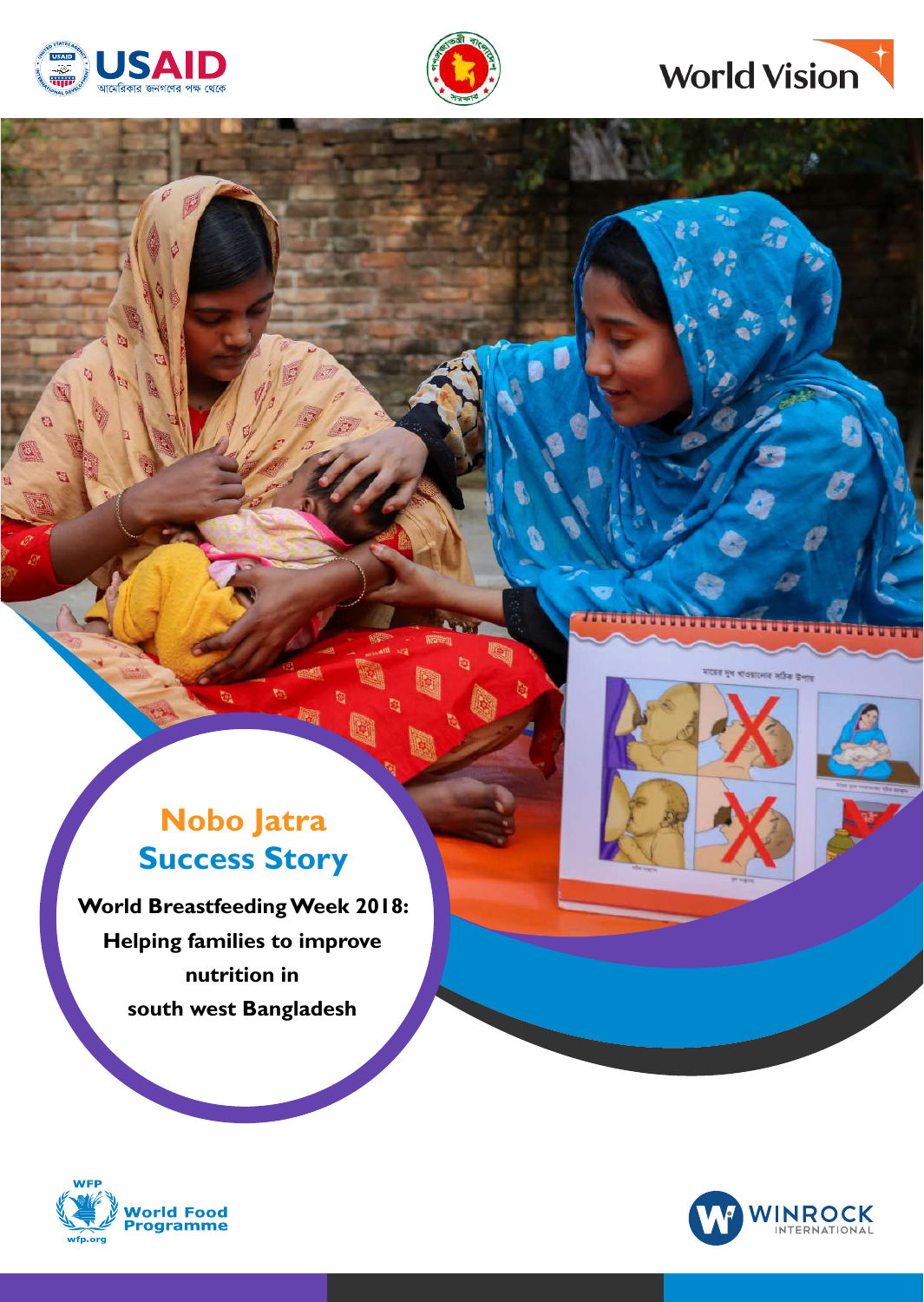



**Rabeya Begum** carefully listens during a courtyard nutrition session in the remote sub district of Dacope in south west Bangladesh. Led by an exuberant community nutrition facilitator, mothers with children aged under two, grandmothers and a number of fathers – closely follow the preparation and cooking of khichuri – an indigenous dish made of rice, lentils and seasonal vegetables. The mothers, like Rabeya, are all involved in a 15 month nutrition safety net cash transfer activity – designed to reduce stunting in children by targeting pregnant and lactating women with chronic food insecurity living under the lower poverty threshold. Hossain, Rabeya's healthy 6 month old son, is about to transition to complementary feeding - therefore, the session is of particular importance to Rabeya who is attending with Kabir, her husband and her mother in law. Rabeya, attentive and quietly confident, has attended five courtyard sessions covering a range of topics such as breastfeeding and essential WASH practices and is keen to point out that she, Kabir, and her mother in law consult closely with the community nutrition facilitator to ensure that Hossain, her six month old is healthy and happy. *'The facilitator visits my house regularly to help me and my husband understand the importance of early and exclusive breast feeding and how this helps Hossain grow to be a strong baby. I also learnt about*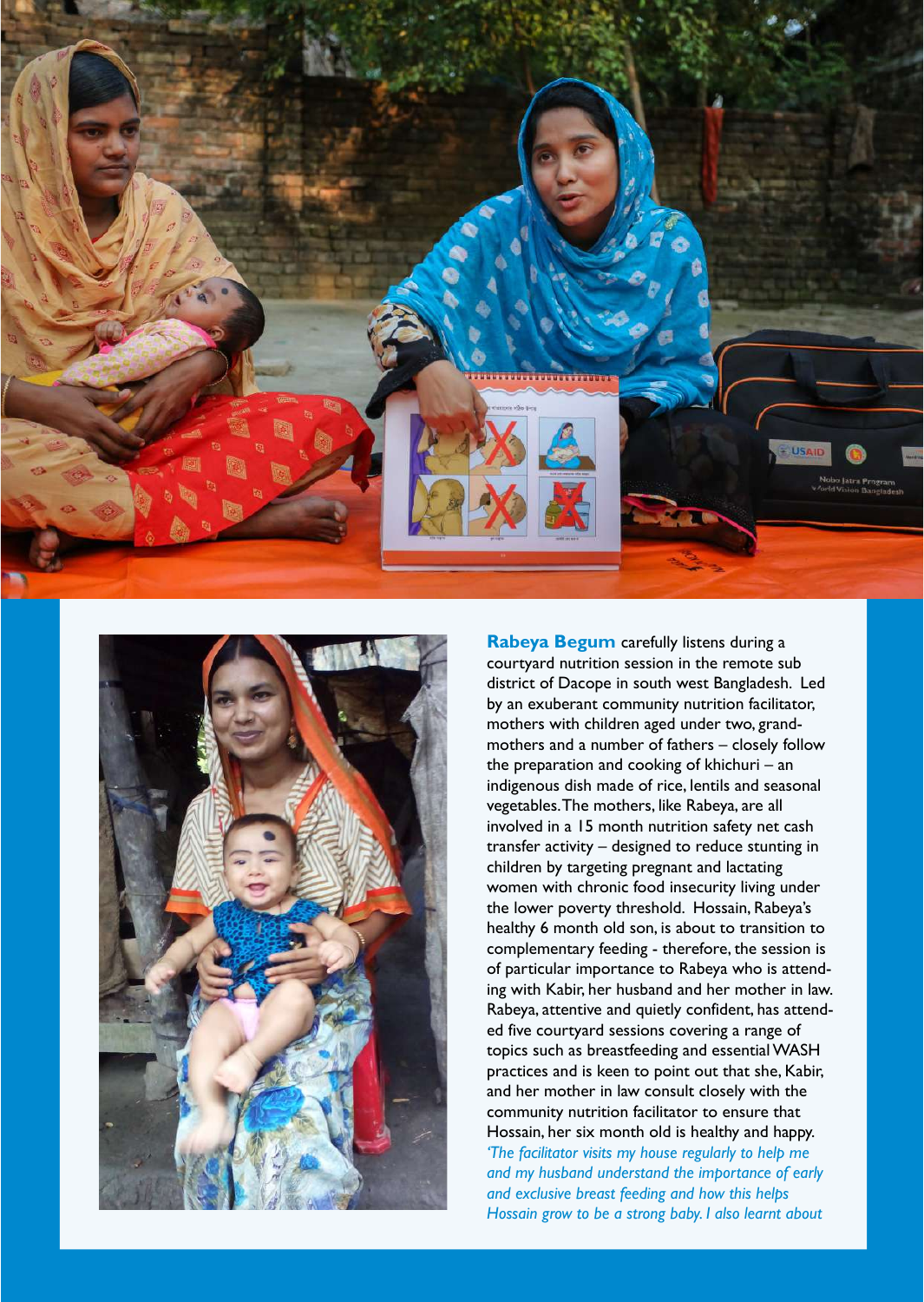*position and attachment for breastfeeding. Initially old fashioned, my mother in law now values the community nutrition facilitators advice. Our neighbors also ask us for advice on how to breastfeed and care for their babies – this is a great source of joy for both me and my mother in law.'* 

Living below the lower poverty line of \$1.80 per day, Rabeya and her family struggled to survive in the past on the meagre income of daily wage labor – often the only source of income for families in extreme poverty in south west Bangladesh. Circumstances changed dramatically when Rabeya enrolled in USAID's nutrition safety net cash transfer activity, led by World Vision Bangladesh. Rabeya received a project sponsored SIM card linking her to formal financial services – a first for her – and was able to receive monthly e money cash transfers of BDT 2,200 (\$USD 27.5). Rabeya spends a proportion of the money on food and significantly is also able to save on a monthly basis – something she has never been able to do in the past.

More importantly, Rabeya attends monthly Growth Monitoring and Promotion sessions to accurately chart Hossain's height and weight. During these sessions and also the household visits undertaken by community nutrition facilitators, Rabeya and her family are able to continuously absorb breast feeding messages which they put into practice. *'With the money I receive through the cash transfers, my husband and I go to the market to purchase fruit, meat and green vegetables. We realize that in order to breast feed Hossain properly – I have to regularly eat nutritious food. We ensured that Hossain only had breast milk and nothing else for the first six months. If we had any concerns – we immediately reached out to the community nutrition facilitator who advised and reassured us.'* Having access to critical health information and a local community nutrition facilitator - is a catalyst for families such as Rabeya's – helping to dispel traditional beliefs. When Hossain was born with a low birth weight, rather than supplement breast milk intake with any other food, Rabeya immediately fed him colostrum and breastfed exclusively. *'My husband would make sure that I ate apple, pulses, eggs, fish and meat so I could breastfeed properly and increase my milk production.'*

Over 14,000 extreme poor women across four sub districts in south west Bangladesh have received the monthly cash transfers along with targeted behavior change communication through courtyard sessions and household visits – led by a dedicated cadre of frontline volunteer facilitators. This is a significant feat given that women and children in southwest Bangladesh are particularly vulnerable, where issues in maternal and child health and nutrition are exacerbated by poor Water, Sanitation and Hygiene (WASH) conditions and climatic adversity.

Since receiving the cash transfers, Rabeya has sought post natal care and regularly attends monthly Growth Monitoring and Promotion (GMP) sessions at her local community clinic to track Hossain's growth and development. Early evidence shows improved health seeking behaviors with 93% of cash transfer participants attending the GMP sessions, 46% seeking ante natal care and 28% seeking post natal care. Data also shows that 57% of cash transfers are used to purchase nutritious food further underscoring the positive effects of the cash transfers and targeted behavior change communication.

Nutrition safety net cash transfers designed to improve nutritional intake and reduce stunting in children under 2, shows that targeting transfers to women can improve children's well-being –in the form of investments on children's health and nutrition and bring down the cost of financial inclusion for women. To effectively influence the nutritional status of the most vulnerable women and children under 2, a key learning so far is that cash transfers will have to be supplemented with intense behavior change efforts – such as household visits and courtyard sessions - which will help sustain the impact of improved nutrition and health seeking behaviors for women like Rabeya and future generations like Hossain.